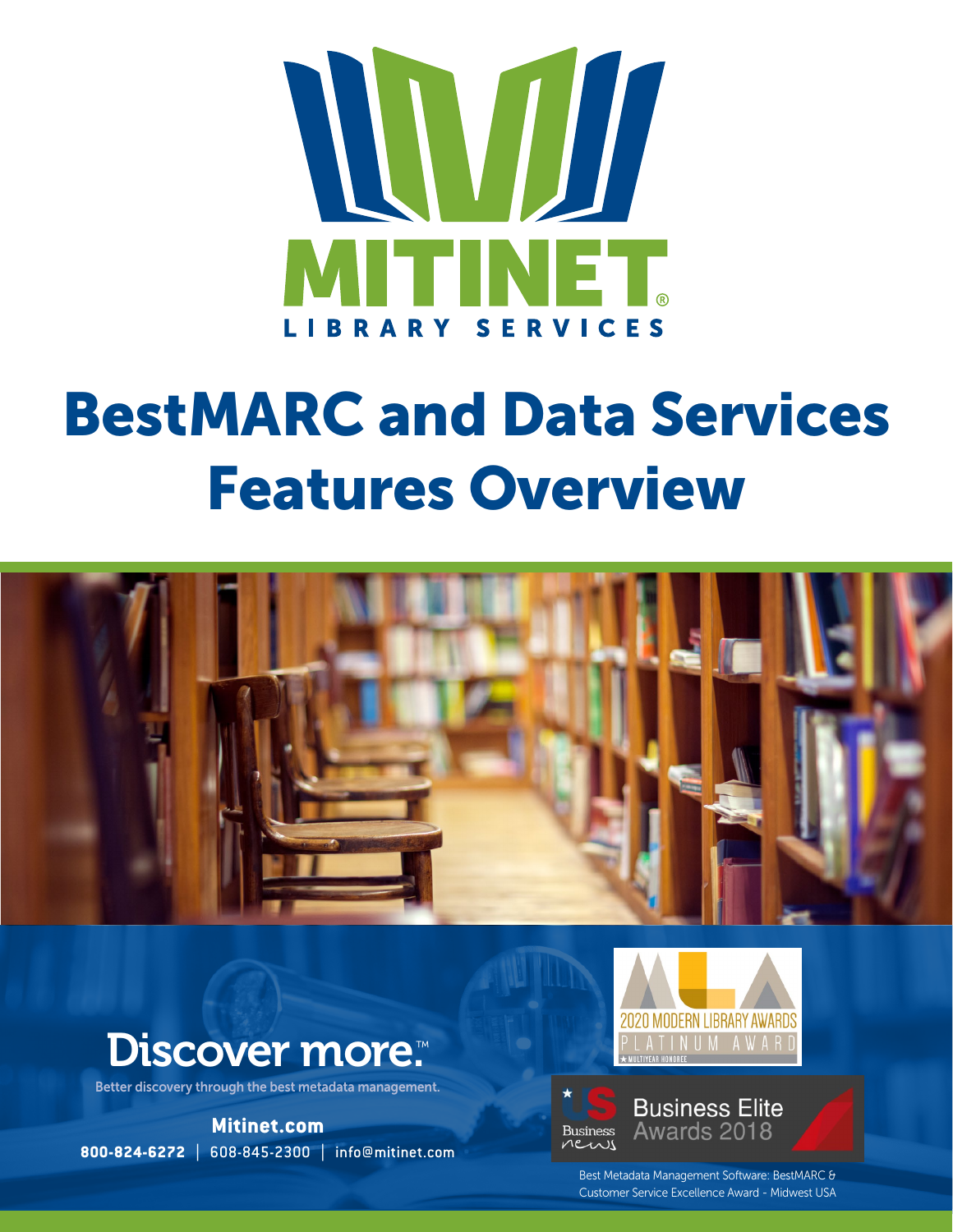#### BestMARC

#### MARC Editor/Cataloger

- **AACR2** or RDA cataloging standard
- **Full Unicode character support**
- **Leader, control field, and data field editing** 
	- Add, change, delete fields and subfields
	- Rearrange subfields
- Change indicators
- Automatic update of non-filing indicator for common leading articles
- Context-sensitive tips and examples
- Context-sensitive Library of Congress and *RDA Toolkit* help links
	- We are an official *Linking Partner* of the *RDA Toolkit*
- Record Errors and Warnings display in real time
	- Click an error or warning to go to the appropriate field to fix it
	- AACR2 or RDA rules are used when determining errors depending on your settings
- **Easy entry for Code Lists** 
	- Languages
	- Description Convention Source Codes (i.e. 040 \$e)
	- Geographic areas
	- Type of Date
	- Relators
	- Physical Description vocabulary
	- Format of Notated Music Terms
- Subject Explorer
	- Search for subjects by Dewey, LC Classification, or subject term
	- Contains complete authoritative Library of Congress, Library of Congress Children's, and Sears subject lists
	- Browse Authority Genre lists for Library of Congress, Sears, and GSAFD
	- Each subject can be expanded to show Broader terms, Narrower terms, and Related terms
	- Each term is linked across subject authorities to allow maximum subject discovery
	- Ability to find and update the Dewey (082 \$a) based on subject term
- Convert record to RDA
	- Quick selection for Content (336), Media (337), and Carrier (338)
	- 260 to 264 conversion
	- Convert abbreviations to full terms
	- Date standardizations
- **Automatic ISBD Punctuation**
- Copy/holdings editor
	- Customized per user's ILS
	- Auto-fill next barcode feature
- 48 standard material types
	- Default fields are customizable for each material type
- Create and share custom MARC templates
	- Start with a standard material type and completely customize it with default fields, subfields, and pre-entered data
	- New records can then be created from the custom template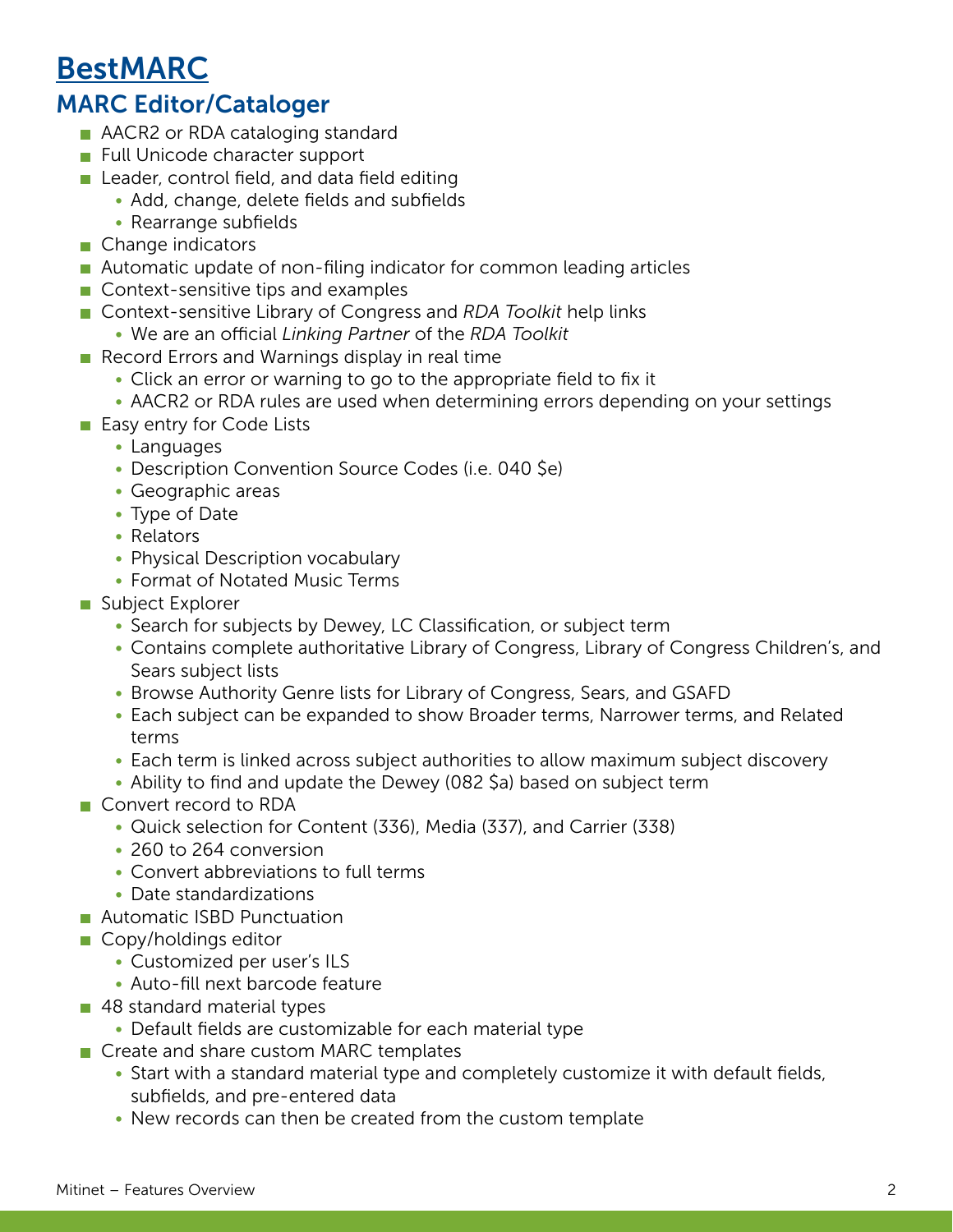- **Easy-entry for common special characters, customizable to add additional characters**
- **View/print screen for full MARC view**

#### Record Source

- Wide variety of materials, including hard-to-find A/V materials
- Search for records using
	- Material type
	- ISBN
	- Author
	- Title
	- Publisher
	- Publication Date
	- Extent
- Results ranked by record quality and how well your search criteria matched
- Cover image display to help visually pick out best match
- Use related terms tag cloud to quickly add additional search terms
- Search More Servers feature does additional Z39.50 search if material is not found
- Reading program scores displayed along with search results if available
- If item is not found, a single click will catalog it with the search criteria automatically filled into the appropriate MARC fields
- **Built-in interactive search and catalog tutorial**

#### Record Management

- All records display in a grid called My Records
- **Default columns include** 
	- Record status: whether the record has errors or warnings
	- Common MARC fields such as ISBN, Author, Title, Publisher, Call Number
	- Dates that the record was Updated, Created, and Imported
- **Ability to create Custom columns to display any MARC field, subfields, or range of fields**
- Column features
	- Can sort in Ascending or Descending order
	- Can filter (search) to show only records that Start With, End With, Contains, or Equal a given value
	- Change column order
	- Hide or show each column
- Create a copy of a record
- $\blacksquare$  Lists
	- Create lists to look at smaller batches of your records
	- Add records to a list manually, or by creating a Selection that can add or remove records from your list automatically based on a set of conditions that you set
	- Move records between lists
- Send records to other BestMARC users
- **Print My Records grid**
- Export My Record grid to Microsoft Excel file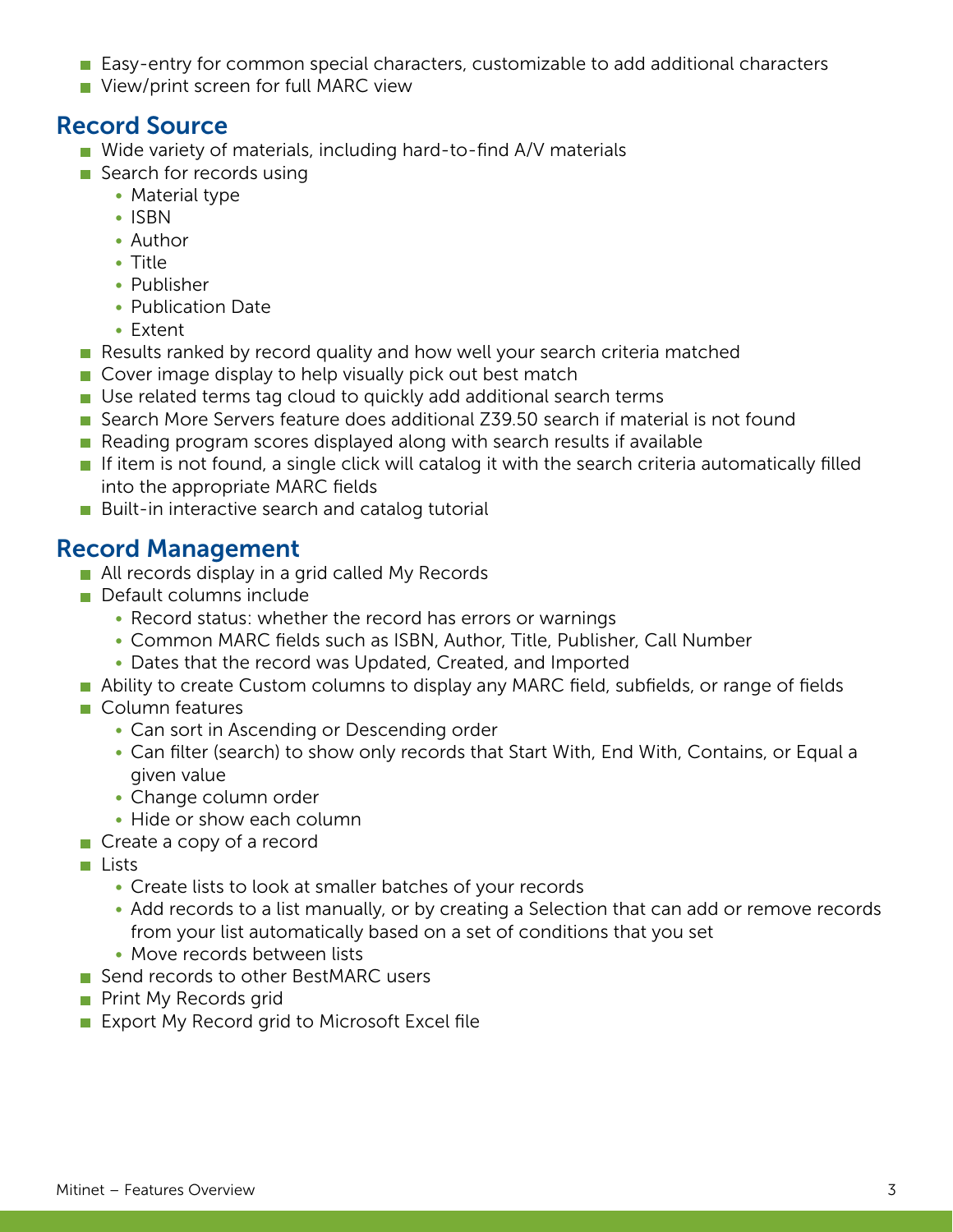- **Export My Records to MARC file** 
	- Named according to your description
	- Choose which records to export, selected ones or everything
	- Option to only export records with changes (when overlaying existing records in your ILS, this improves loading times)
	- Option to create Labels and/or Cards files for exported records according to your settings
- $\blacksquare$  Import a file of MARC records
	- Optionally run a Workflow of updates upon import
	- Optionally add records to a List

#### Browse Records and Quick Editor

- **Configure the Quick Editor to edit your most commonly-used fields such as Genres, Subject** Headings, Table of Contents, Dewey number, or anything other subfield
- **Browse through a fully-formatted display of your records, with quick editor next to it**
- **Quick editor** 
	- User configurable
	- Select any tag and subfield to edit
	- Limit editable subfields to specific indicators
	- Use pre-defined subfield names or enter your own
	- Choose from:
		- **Filter** Freeform text entry with auto-complete from a list of your own values
		- **List of specific values to display (for instance all the genre terms you use)**
	- Quickly turn on and off editing controls to use in different situations
	- Changes are automatically saved
- Print a record to your printer

#### Checkpoints/Comparisons

- Save the current state of your records into a checkpoint
- **Undo unwanted changes since your last checkpoint**
- **Compare your checkpoint record versus the current record with changes in a side-by-side** comparison view
	- Color-coded and highlighted to show any deletions, additions, and changes

#### Enhancements

The following enhancements can be run on your records by clicking it from a list and clicking Run. It will run according to the settings you set, allowing you to pick and choose which features you want. You can group multiple enhancements into a Workflow to run several at once, and can be run automatically upon import if desired.

#### Award Notes

- Add national award notes
- Add state award notes for either All states or one or more states you choose

#### Convert to RDA

- Update Content, Media, & Carrier (336, 337, 338)
- Convert 260 to 264
- $\blacksquare$  Expand abbreviations
- Standardize dates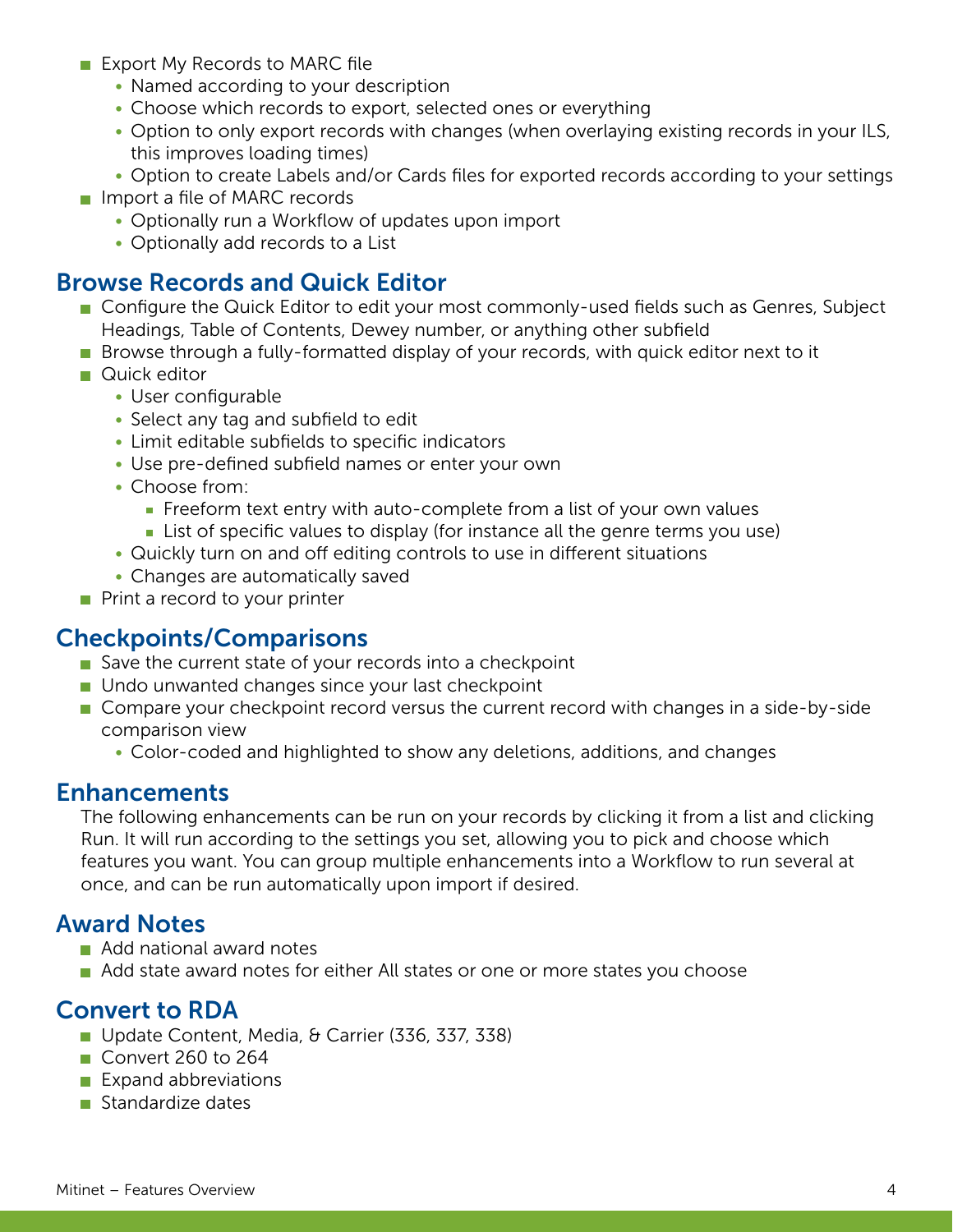#### Reading Program Updates

- Reading Programs supported
	- Accelerated Reader®
	- Fountas & Pinnell®
	- $\cdot$  Lexile®
	- Reading Counts®
- For each reading program, you can specify to update for all locations or only for records for a given location (if some different locations use different programs)
- **DED Unlike other services, BestMARC does not match solely on ISBN. Multi point matching** ensures accurate matching for more materials, especially for rebinds and records with incorrect ISBNs. Often rebinds have different ISBNs that are not in the official reading program databases
- **Mitinet continuously integrates official reading program data into our database as they are** released
- **Dependence Measures adds a close correlation to an official Lexile score if none is found.** If an official Lexile score is found on a later run, the Mitinet Measure is replaced
- **PDF** label files are generated for items with new or updated scores, so just the changes can be printed and re-labeled
- An Excel report is generated containing all changes including the old and new scores

#### Record Repair

- Set Place of Publication control field based on the 260/264 \$a
- Set Date of Publication control field based on the 260/264 Sc
- Set Running Time control field for visual materials from 300 \$a
- Set non-filing indicator for titles (245, 830)
- **Update invalid indicators**
- When language is undefined, set it based on the non-filing Title article's language
- $\blacksquare$  Remove extraneous leading blanks
- **Update ISBD punctuation**
- $\blacksquare$  Fix invalid characters (carriage returns, tabs)
- For RDA records:
	- Update Content, Media, & Carrier (336, 337, 338)
	- Convert 260 to 264
	- Expand abbreviations
	- Standardize dates

#### Subject Heading Updates

- Update old subject terminology to new authoritative terms for the following subject types
	- Library of Congress
	- Library of Congress Children's
	- Sears
- Add kid-friendly subjects
	- Adds kid-friendly subject terms when certain subjects are found. For instance, when "Arachnids" is found, add subjects for "Spiders" and "Bugs"
- Remove redundant subject terms, choosing which subject type to prefer
- **Remove** "Juvenile fiction" or replace it with just "Fiction"
- **Remove** "Juvenile literature"
- Sort subjects in numerical order (instead of importance order)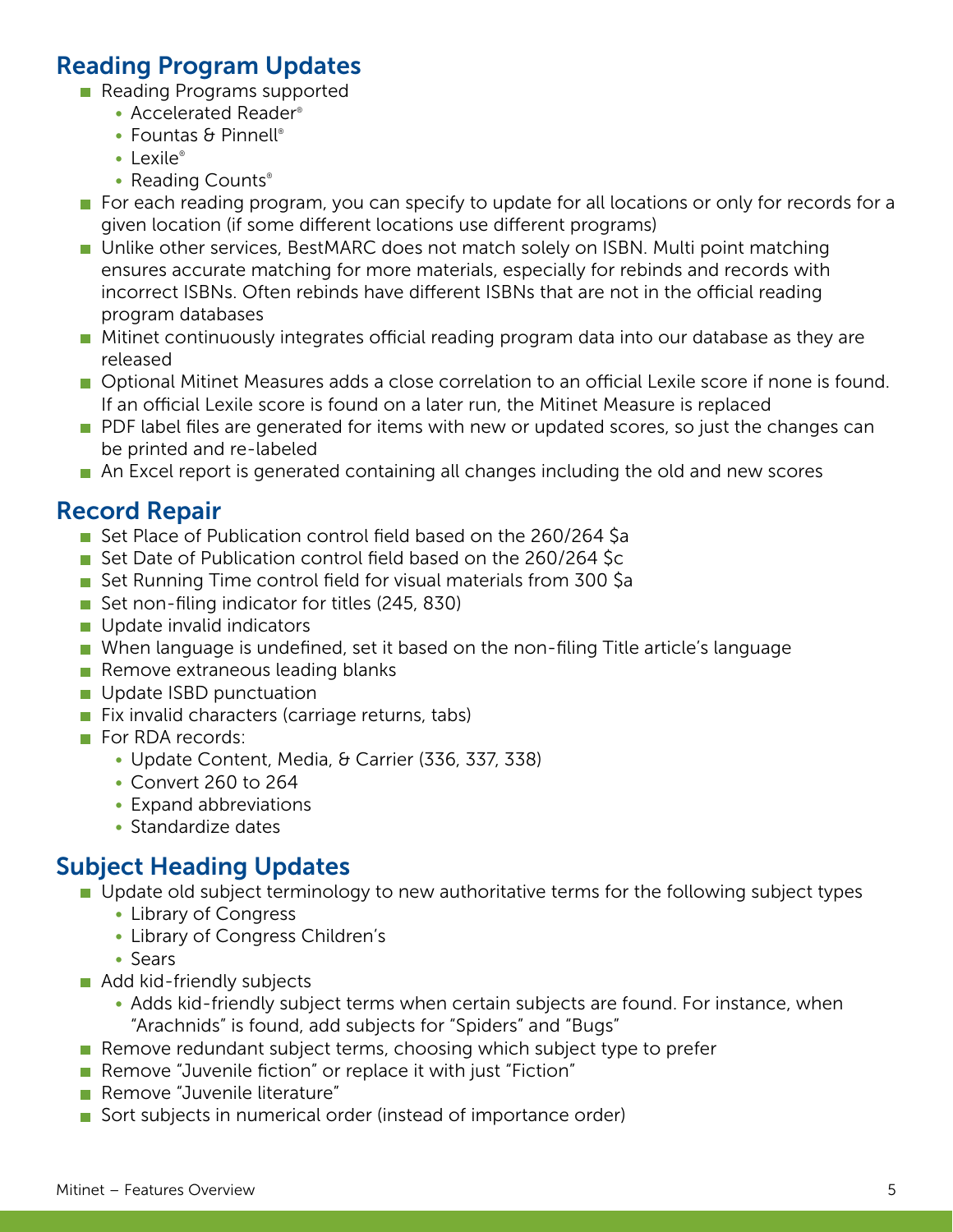#### Labels & Cards

- **PDFs are generated that can be printed onto label or card stock**
- **Book pocket labels**
- Spine labels
	- Dewey can be stacked before or after the decimal, or on a single line
	- Add Copyright year
	- Add Accelerated Reader points
	- Add Lexile/Mitinet Measures
	- Include identification labels (to assist finding the material on the shelf)
- Vertical call number labels
	- Include identification labels
- Reading program labels
	- Can specify which reading program labels to print
	- Include identification labels
- **□ Cards** 
	- Catalog Card Set, Main Entry Cards, or Shelf List Cards
	- Use Rule of 3 for Subjects and Main/Added Entries to limit number of cards printed
	- Use AACR2 formatting for RDA records (prints common abbreviations on cards for RDA records)

#### Batch Editing

- Global Edit
	- A set of instructions to batch edit records that is saved by name and can be run at any time
	- Editing options
		- Add or change leader, field tags, indicators, subfields, and text within
		- **Find and replace text, including support for regular expressions**
		- **Delete fields or subfields**
		- Update a record's material type
		- **Fix ISBD punctuation**
		- **Add text to the beginning of**
		- Add text to the end of
		- Change capitalization
		- **Sort subfields**
		- **Copy subfield data to a different subfield**
		- Match case
		- **Limit to whole words only**
		- Set today's date in a variety of formats
	- Conditions
		- **Can specify conditions under which the edit happens**
		- Subfield contains, does not contain, starts with, or ends with
		- **Subfield is all upper case or all lower case**
		- **Text is greater than, less than, or equal to a value**
		- Count fields or subfields (for instance targeting records with less than 3 subject headings)
		- **EXEC** Leader position is a certain value
		- **Support for regular expressions**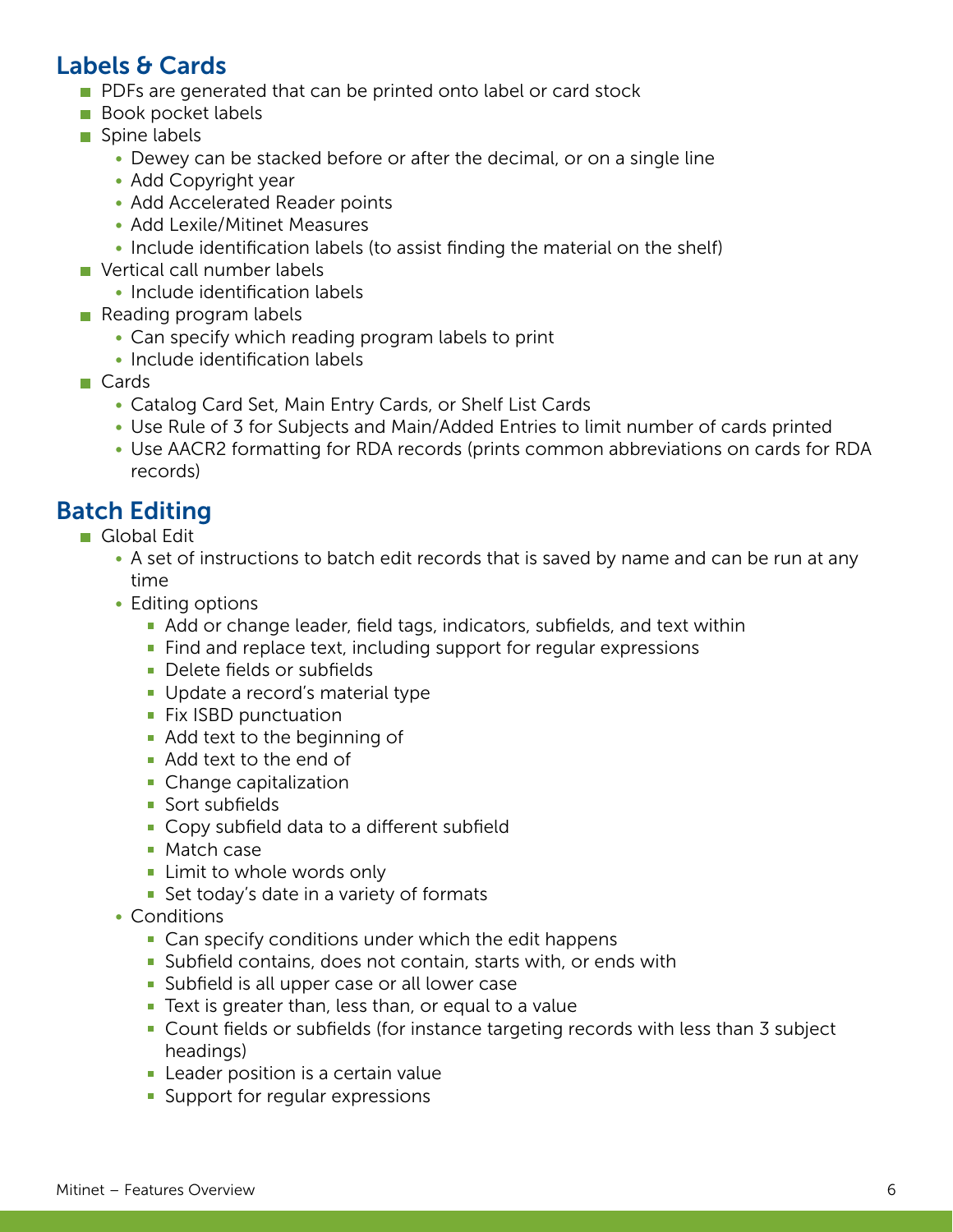- **Norkflow** 
	- Group Global Edits and Enhancements into a sequence to perform many steps in one command
	- Steps in a Workflow are run in the sequential order you choose
- Can be previewed in a side-by-side comparison showing what changes will be made to your record when it is run
- **Once run, a report is generated detailing the number of changes that were made**
- Can be copied and edited to save time
- Global Edits and Workflows can be shared with other members of your organization
- Only the Author (and Account Manager) can make changes to it
- A Global Edit or Workflow can be run upon import

#### Miscellaneous

- Create accounts for your users
- See login and usage statistics for your users in graphical format
- **User Guide** 
	- Getting started guides
	- Detailed descriptions of each feature
	- Examples
	- Images
- **Included live web-based training for individuals or groups**
- Included technical support

### Data Services

#### Full Circle Service

Limited on time? Mitinet's expert Data Services team can run any of the BestMARC Enhancements for you, on your timeline, with little to no effort from you. It's called our Full Circle Service.

Depending on your ILS, you give us access to your online catalog and we will take care of getting your records out of your ILS, updating them, and putting them back into your ILS.

#### Custom Data Services

Our Data Services team provides full-service database cleanups and MARC record updates based on your time and budget, customized to meet your needs. We commonly perform the following services:

- **Brief Record updates** 
	- We can match your brief records to records in our database and create new records with full data that fixes missing or incorrect information
- Call number standardization
- Duplicate record removal
- **Custom record repair**
- Custom global edits
- **MARC** record creation
- **Customized MARC record updates**
- Conversions from one ILS to another
- **Union database creation for migration**